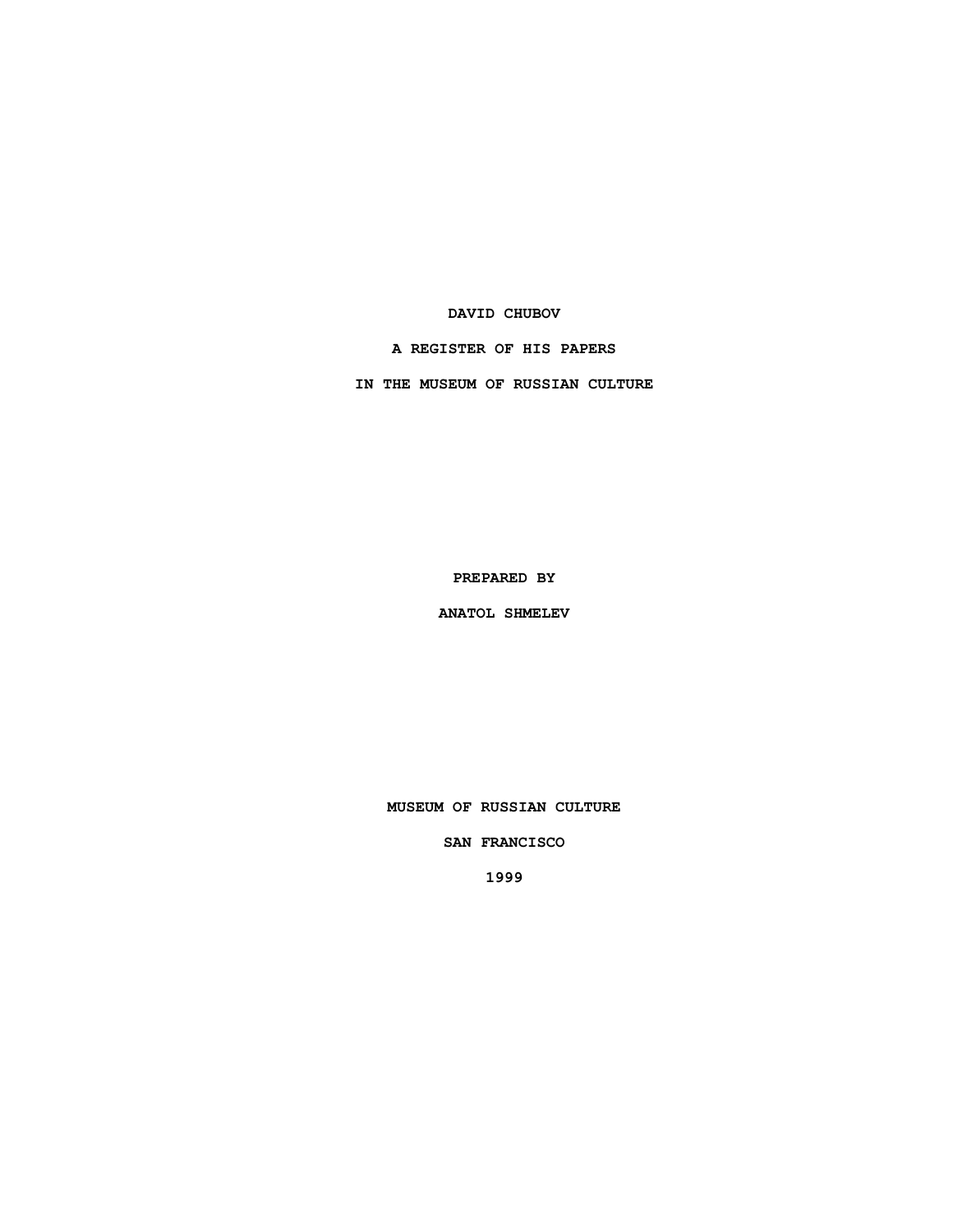## **DAVID CHUBOV**

## **BIOGRAPHICAL NOTE**

| 1878 June 24   | Born, Staroshcherbinovskaia stanitsa, Kubanskaia<br>oblast', Russia |
|----------------|---------------------------------------------------------------------|
| 1901           | Graduated, Stavropol'skaia Dukhovnaia Seminariia                    |
| 1904           | Priest, Novoshcherbinovskaia stanitsa, Kubanskaia<br>oblast'        |
| 1915           | Priest, 1 <sup>st</sup> Opolchenie brigade                          |
| 1916           | Priest, 22 <sup>nd</sup> Kavkazskii strelkovyi regiment             |
| 1921           | Archpriest, Sliven, Bulgaria                                        |
| 1932           | Archpriest, Annecy, France                                          |
| 1936           | Archpriest, Zürich, Switzerland                                     |
| 1956 August 14 | Died, Zürich, Switzerland                                           |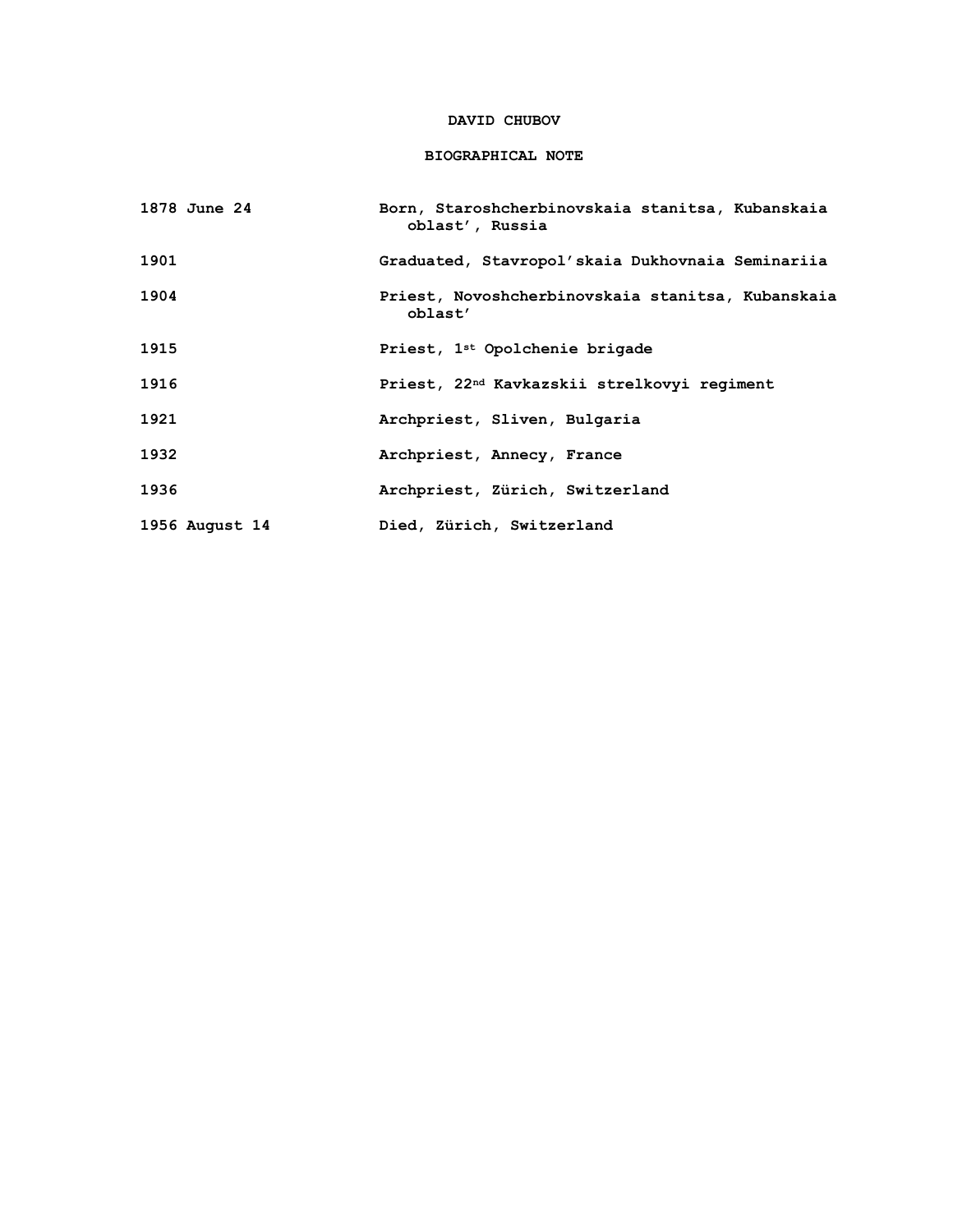#### **SCOPE AND CONTENT NOTE**

#### **DAVID CHUBOV PAPERS**

**This collection consists largely of the correspondence of Rev. David Chubov, as well as of collected materials relating to anti-communist propaganda and activities and to Church affairs (1920s-1950s). The correspondence relating to the resettlement of Russian displaced persons and the interned troops of Gen. B. A. Khol'mston-Smyslovskii's anti-Soviet military force (1946-1948) is particularly significant, as are many of the rare brochures and leaflets issued by various Russian émigré organizations.**

**The collection includes some additional material donated by Chubov's secretary, Sofia Izler, after his death.**

**Detailed processing and preservation microfilming for these materials were made possible by a generous grant from the National Endowment for the Humanities and by matching funds from the Hoover Institution and Museum of Russian Culture. The grant also provides depositing a microfilm copy in the Hoover Institution Archives. The original materials and copyright to them (with some exceptions) are the property of the Museum of Russian Culture, San Francisco. A transfer table indicating corresponding box and reel numbers is appended to this register.**

**The Hoover Institution assumes all responsibility for notifying users that they must comply with the copyright law of the United States (Title 17 United States Code) and Hoover Rules for the Use and Reproduction of Archival Materials.**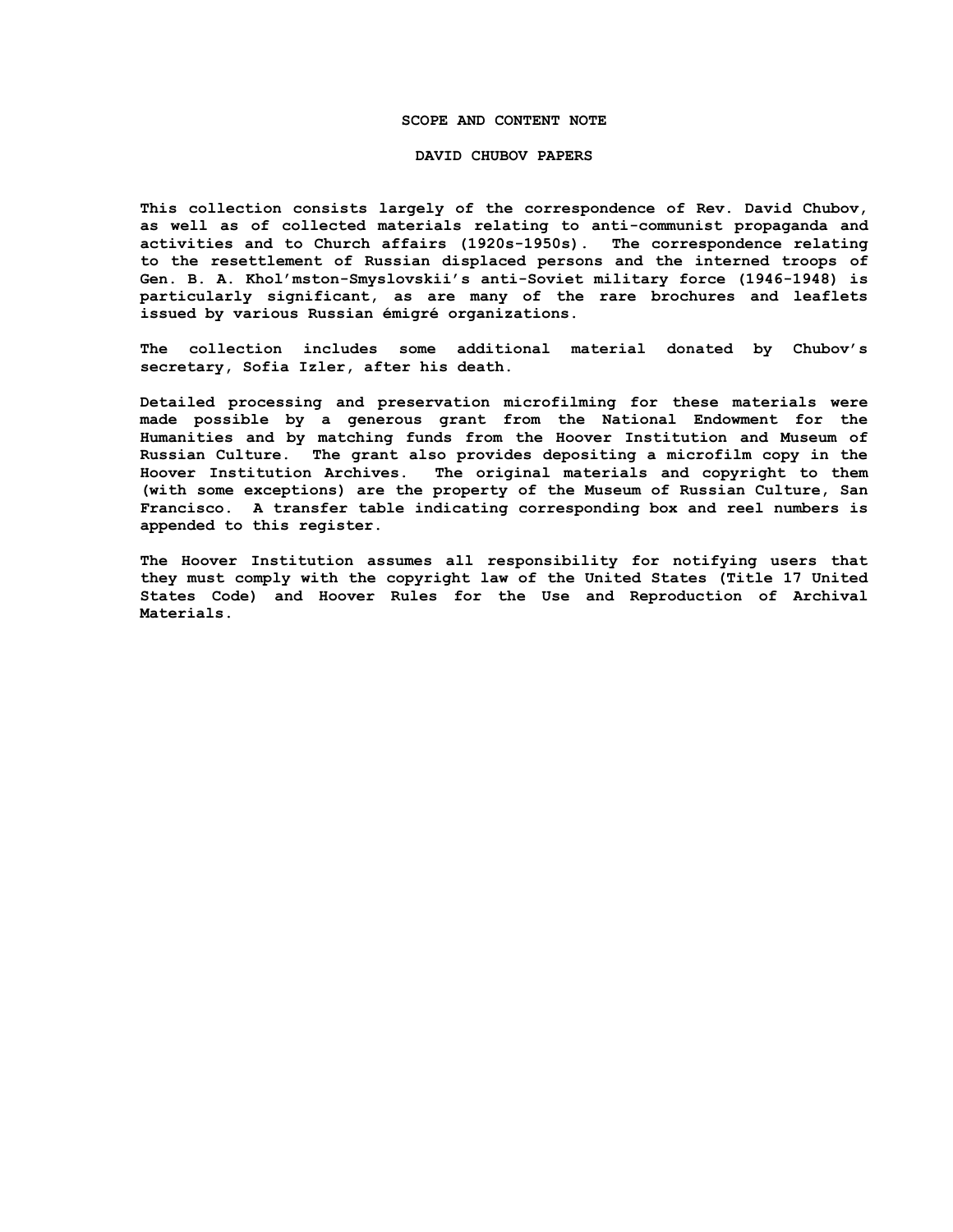## **REGISTER**

# **DAVID CHUBOV PAPERS**

## **SERIES DESCRIPTION:**

| Box Nos        | Series                                                                                                                                                                                             |
|----------------|----------------------------------------------------------------------------------------------------------------------------------------------------------------------------------------------------|
| 1              | BIOGRAPHICAL FILE, 1905-1963. Autobiography,<br>correspondence, identity documents and other materials<br>arranged alphabetically by physical form                                                 |
| 1              | CORRESPONDENCE, 1923-1953. Arranged alphabetically by<br>correspondent. Also includes several thematic files<br>retained in original order (materials therein described in<br>greater detail)      |
| $\overline{2}$ | WRITINGS, 1946 and undated. Arranged chronologically by<br>title                                                                                                                                   |
| $\overline{2}$ | WRITINGS BY OTHERS, 1936-1963. Arranged alphabetically by<br>author                                                                                                                                |
| $\overline{2}$ | SUBJECT FILE, 1926-1955. Brochures, leaflets and other<br>printed matter, arranged alphabetically by subject                                                                                       |
| $\overline{2}$ | PHOTOGRAPHS, 1945-1950 and undated. Ten prints depicting<br>Chubov, family members, Church hierarchs, and various<br>subjects, as well as two postcards depicting Nicholas II<br>and Alexander III |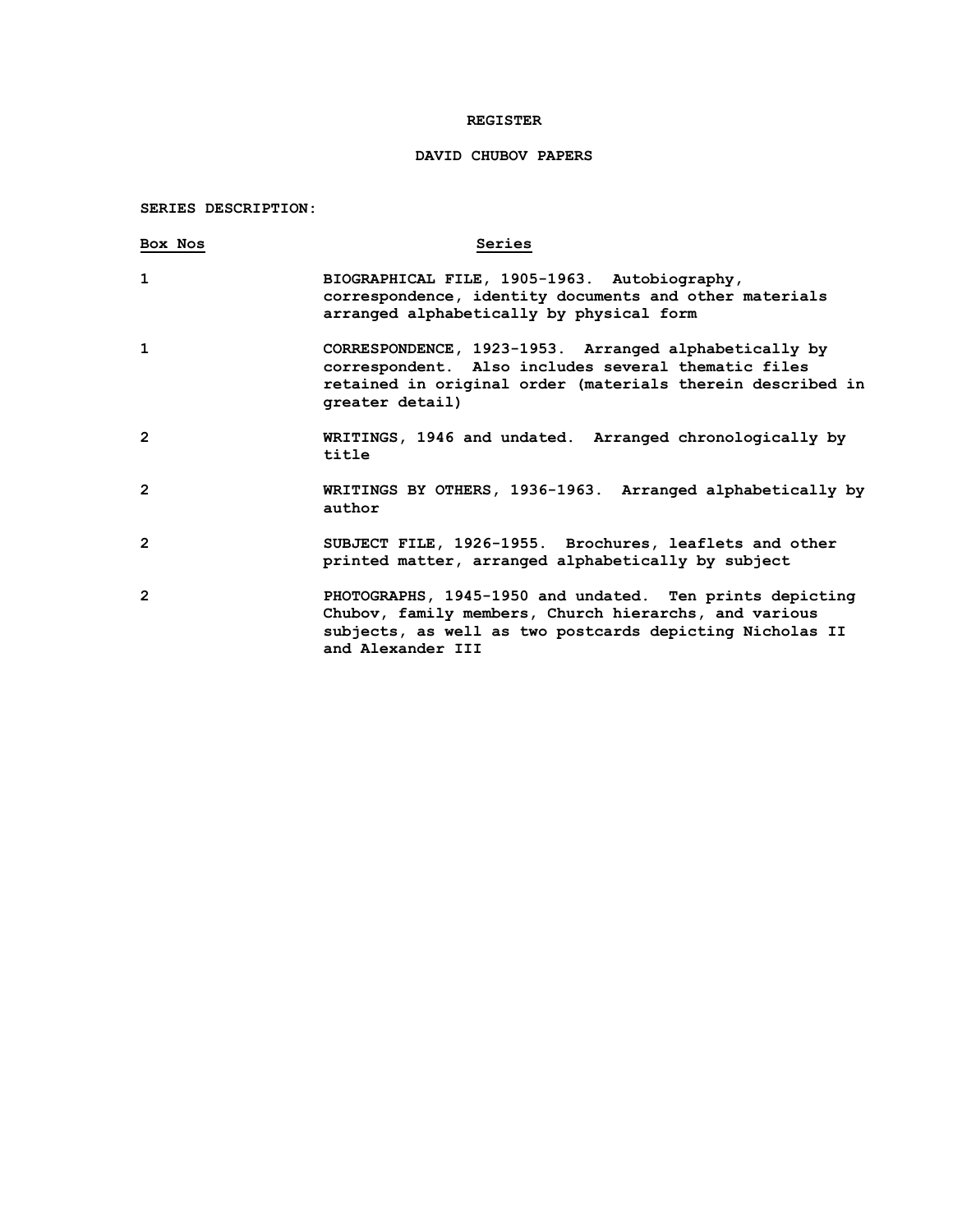|         | Box Folder     |                                                  |
|---------|----------------|--------------------------------------------------|
| Nos Nos |                | Contents                                         |
| 1.      |                | BIOGRAPHICAL FILE, 1905-1963                     |
|         | 1              | Autobiography, 1956                              |
|         | $\overline{2}$ | Correspondence. Mainly correspondence of A. S.   |
|         |                | Loukashkin with Rev. M. Pol'skii, Rev. D.        |
|         |                | Chubov, and his secretary, Sofia Andreevna       |
|         |                | Izler, regarding the disposition of Chubov's     |
|         |                | archive, 1956-1963                               |
|         | 3              | Identity paper, 1905                             |
|         | 4              | Inventory of archival materials                  |
|         | 5              | Programs                                         |
|         |                | CORRESPONDENCE, 1923-1953. See also BIOGRAPHICAL |
|         |                | FILE/Correspondence                              |
|         |                | General                                          |
|         | 6              | "Perepiska s podsovetskimi liud'mi v             |
|         |                | Evrope." Consists of correspondence of           |
|         |                | various unidentified individuals.                |
|         |                | Includes cover letter by Chubov addressed        |
|         |                | to Iakov Iakovlevich, n.d.                       |
|         |                | "Pereselenie v Argentinu." Concerns              |
|         |                | Chubov's involvement in the resettlement         |
|         |                | of Russian refugees, soldiers, and               |
|         |                | officers of Gen. B. A. Khol'mston-               |
|         |                | Smyslovskii's detachment from                    |
|         |                | Liechtenstein to Argentina. Includes             |
|         |                | correspondence with numerous Russians and        |
|         |                | foreign officials, lists of candidates           |
|         |                | for resettlement, and other related              |
|         |                | documents                                        |
|         | 7              | 1946                                             |
|         | 8              | 1946-1947                                        |
|         | 9              | 1947-1948                                        |
|         | 10             | Untitled bound file of correspondence with       |
|         |                | N. E. Markov, Dowager Empress Mariia             |
|         |                | Feodorovna (signed by her secretary Pr.          |
|         |                | Dolgorukii), Grand Duke Nikolai                  |
|         |                | Nikolaevich, Grand Duchess Anastasiia,           |
|         |                | Metropolitan Antonii, Prince N. L.               |
|         |                | Obolenskii, A. P. Kutepov, A. F. Trepov,         |
|         |                | B. Serafimov, P. N. Krasnov, Ivan S.             |
|         |                | Shmelev, A. Kartashev, 1923-1949. Also           |
|         |                | includes documents relating to the               |
|         |                | support of the Russian community in              |
|         |                | Sliven for anti-communist activities,            |
|         |                | 1923-1928                                        |
|         | 11             | Bardygin, Nikolai Mikhailovich, 1953             |
|         | 12             | Boris III, King of Bulgaria, 1924                |
|         | 13             | Sitnikova, Olimpiada Semenovna, et al., 1943     |
|         | 14             | Surguchev, Il'ia D., 1953 and undated            |